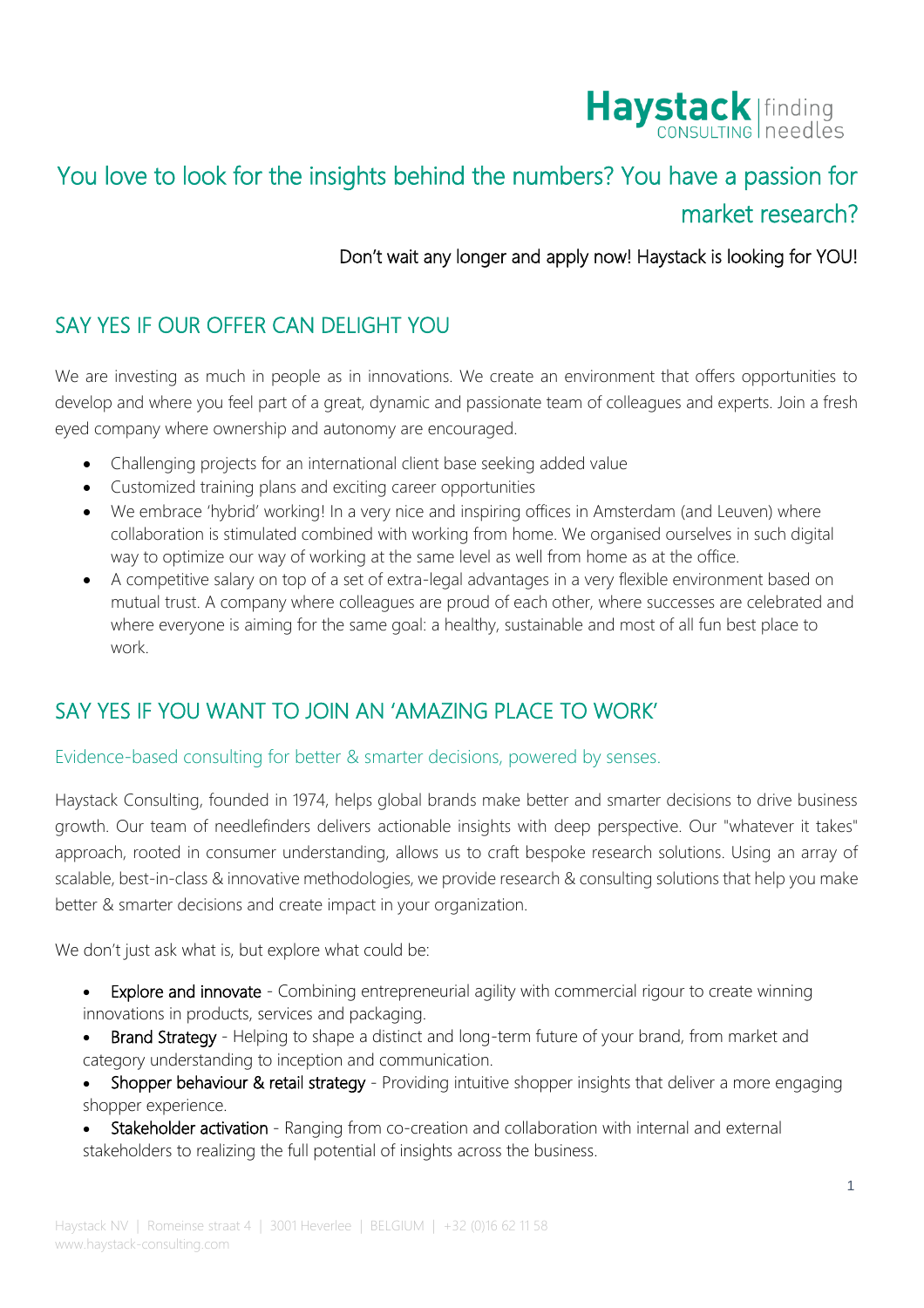

## SAY YES IF YOU WANT TO BECOME OUR RESEARCH EXECUTIVE, AN AMAZING OPPORTUNITY TO START YOUR CAREER

You will be an integral part in creating the research that we deliver to clients. Day to day you'll be supporting in all aspects of delivering market research projects, including: development of screeners/questionnaires (with support); liaising with fieldwork and data processing departments; analysing and interpreting data; refining report structures; preparing the graphic reports; and ensuring high quality of data checks. This role will require working closely with Senior Researchers who have extensive research experience and look to impart knowledge, mentor and develop their colleagues.

### Your playing field and responsibilities

- You learn how to develop survey designs and create questionnaires that serve as a start and will be reviewed by a senior colleague
- You closely collaborate with your Field colleagues in the development of fieldwork specifications and ensure correct data collection with final analysis needs in mind
- You conduct basic analysis and prepare the graphic reports, including first conclusions based on the results. You will gain knowledge about what key charts mean and start to be able to talk knowledgeably about them
- You collaborate with senior researchers in refining report structures and ensure high quality of data checks
- You work to ensure project runs to time and budget

## SAY YES IF YOU FEEL YOU ARE THE ONE

- You are data-driven with a mindset that is both analytical and creative
- You have a passionate and hardworking personality
- You are hands-on and have a studious mindset
- You have a high level of accuracy and strong attention to detail
- You ask questions, have natural curiosity, don't take things for granted
- You are a proven team player
- You are able to manage own time responsibly and multi-task
- You have a good level of verbal and written communication skills in Dutch and English
- You have an active interest in marketing and the research industry
- You have a Bachelor or Master Degree in Psychology, Sociology, Economics, Marketing, Communication Sciences or similar
- You have good knowledge about of Microsoft Excel and PowerPoint

### 4 TIMES YES?

Now that your heart is beating faster and you can't wait to tell your friends about the above… Stop, breathe in and apply via our website: [www.haystack-consulting.com/join-us](http://www.haystack-consulting.com/join-us)

We look forward to hearing from you!